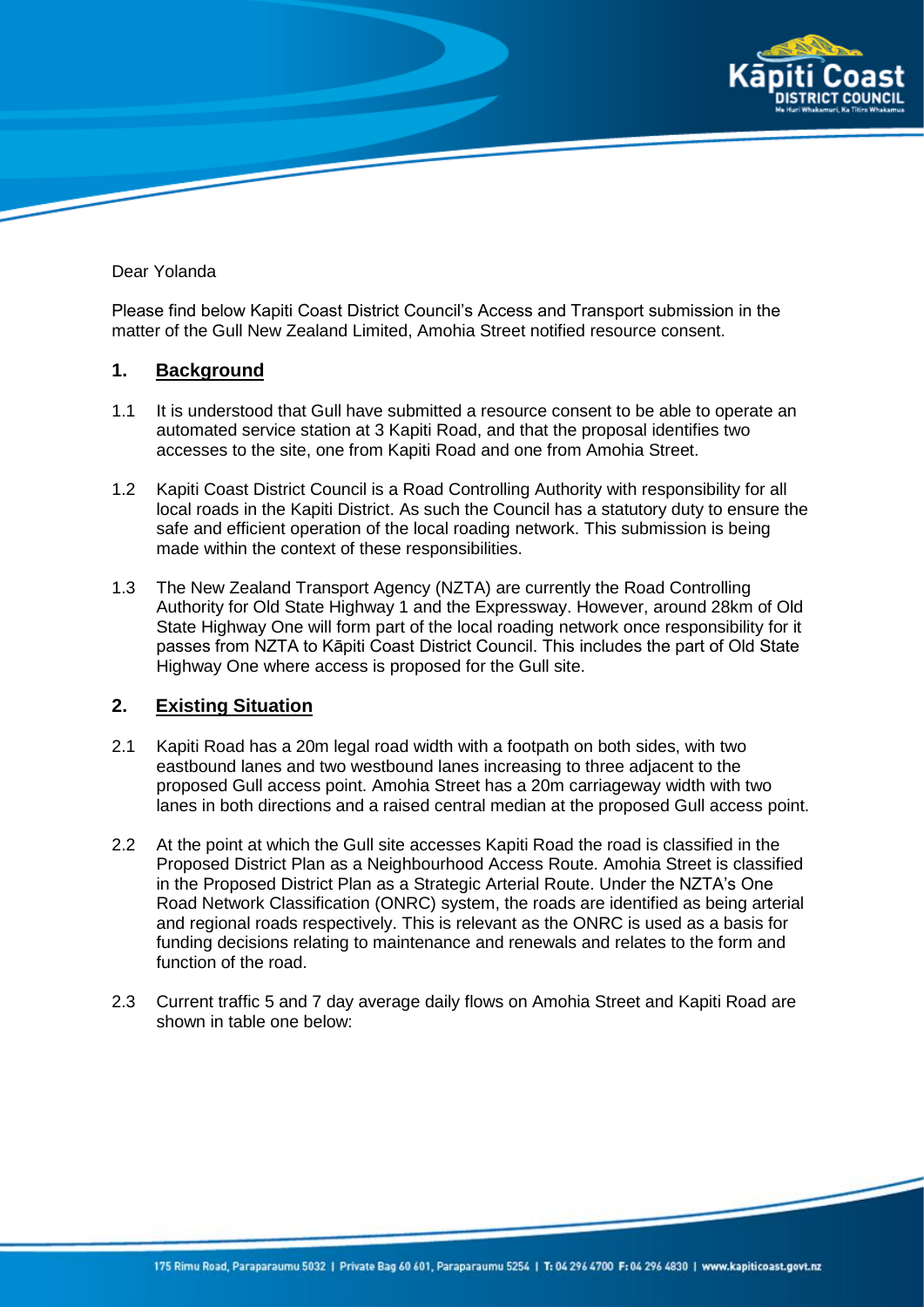| Road                                               | 5 Day  | 7 Day  |
|----------------------------------------------------|--------|--------|
| Kapiti Road 40m east of Amohia Street (August 19)  | 9,093  | 8,239  |
| Kapiti Road 50m west of Hinemoa Street (July 2018) | 8,836  | 7,938  |
| Kapiti Road 100m west of Amohia Street (July 2018) | 10,401 | 9,581  |
| Amohia Street South of Kapiti Road (2018 Annual    |        | 12,172 |
| Average)                                           |        |        |
| Amohia Street North of Kapiti Road                 |        | 10,715 |
| <b>Table One: Traffic Flows</b>                    |        |        |

2.4 AM and PM peak 5 and 7 day average traffic flows are shown in table two below:

| Road                                               | <b>AM 5</b> | <b>PM 5</b> | <b>AM 7</b> | <b>PM7</b> |
|----------------------------------------------------|-------------|-------------|-------------|------------|
|                                                    | Day         | Day         | Day         | Day        |
| Kapiti Road 40m east of Amohia Street (August 19)  | 835         | 745         | 833         | 723        |
| Kapiti Road 50m west of Hinemoa Street (July 2018) | 603         | 767         | 490         | 662        |
| Kapiti Road 100m west of Amohia Street (July 2018) | 674         | 796         | 557         | 715        |
| Table Two: Peak Hour Flows                         |             |             |             |            |

2.5 These figure show some changes to those presented in the applicant's transport assessment. In the applicant's transport assessment November 2017 were used for Kapiti Road west of Amohia Street and August 2018 traffic flows east of Amohia Street. Some reductions in traffic have been seen in Kapiti Road west between November 2017 and July 2018, possibly associated with traffic patterns settling down post opening of the Mackays to Peka Peka Expressways. However, of most relevance to the proposed accesses are the increased traffic on Amohia Street and on the Kapiti Road, particularly in the AM peak.

2.6 With regards to safety, NZTA Road Safety Risk maps have identified Kapiti Road east and west of Amohia Street as medium collective risk and medium for collective risk based on the intersection and road casualties, and the applicants transport assessment identifies 55 crashes between 2013 and 2017. Updated crash numbers between for the last five period (2015 to 2020) show 46 accidents.

# **3. Future Plans**

- 3.1 As responsibility of 28km of local road will pass to Kapiti Coast District Council as part of the revocation process of Old State Highway 1, this has provided the opportunity to review and make changes to the existing environment. The revocation process requires NZTA to transfer a fit for purpose safe local road to the Council and the proposed works are in response to this requirement.
- 3.2 Kapiti Coast District Council and the NZTA have been working together to develop proposals for the area immediately adjacent to the proposed Amohia Street access, these include a combination of safety and pedestrian accessibility improvements:
	- An at grade crossing connecting the Coastlands Mall to the west with the railway station to the east;
	- Narrowing lanes to one in each direction:
	- A cycle lane in each direction;
	- New bus stops;
	- Kerb realignment; and
	- Changes to the raised central median.
- 3.3 These revocation requirements have also been taken into account in this submission.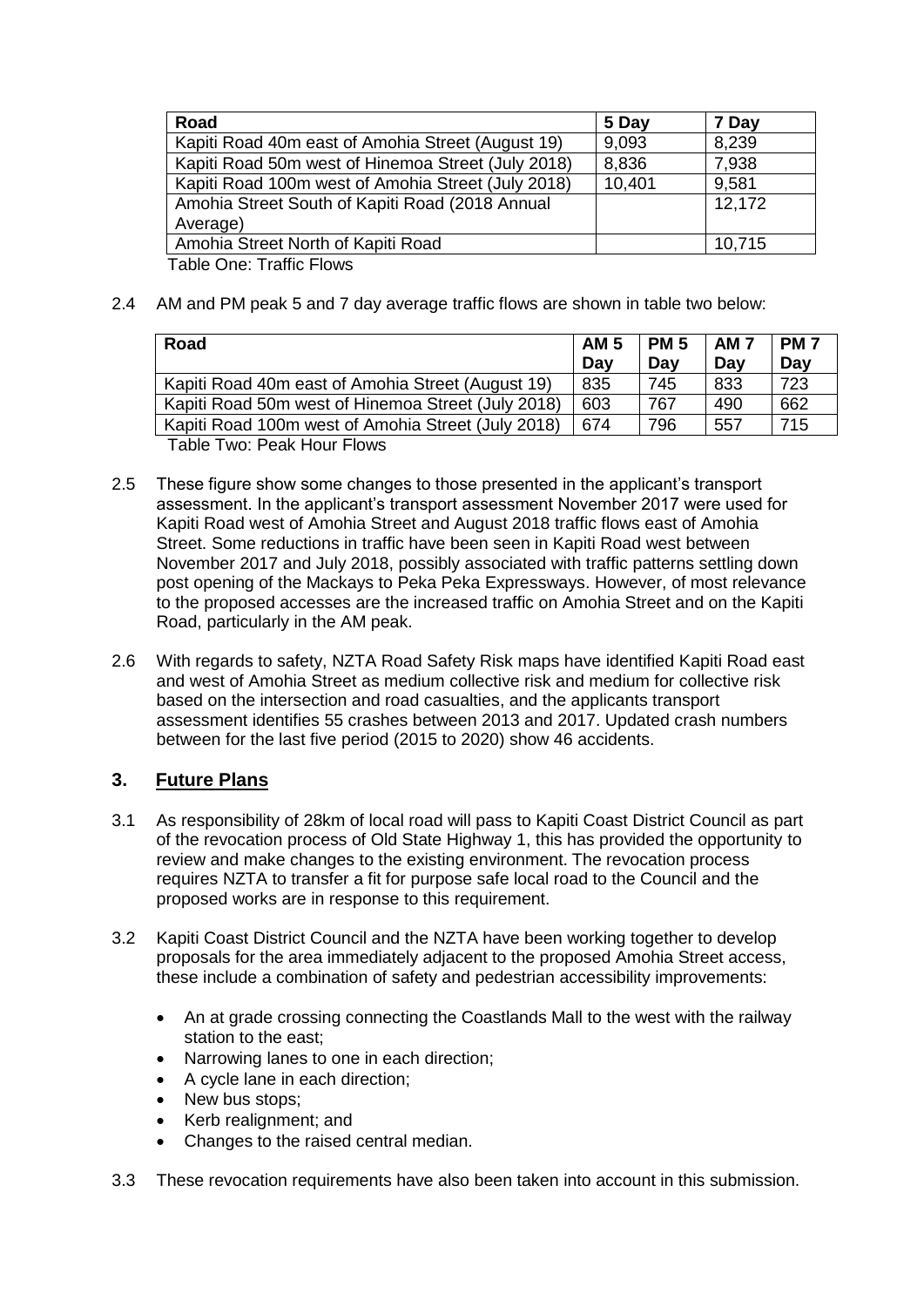3.4 Amohia Street will remain an important route in Kapiti, especially in the event that the Expressway closes and, whilst the level of traffic has reduced following the opening of the Expressway, this remains high.

## **4. Issues / Concerns**

- 4.1 The Resource Management Act (RMA) identifies the meaning of effect as being:
	- a) any positive or adverse effect; and
	- b) any temporary or permanent effect; and
	- c) any past, present, or future effect; and
	- d) any cumulative effect which arises over time or in combination with other effects—

regardless of the scale, intensity, duration, or frequency of the effect, and also includes—

- e) any potential effect of high probability; and
- f) any potential effect of low probability which has a high potential impact.
- 4.2 There are considered to be significant concerns the effects on safety and operation of the road network with both the original plans supplies as part of the application, and those provided as part of the updated transport assessment either of these proposals were to go ahead. Whilst Kapiti Coast District Council are not currently the Road Controlling Authority for Amohia Street, as identified above, responsibility will shortly pass to the Council through the revocation process.
- 4.3 The issues identified below are considered to be permanent, felt in the present and future, are cumulative when considered with the existing safety issues on the network, and have both high probability and high impact.

## Traffic Flows

- 4.4 The figures presented above have identified an increase in traffic on both Kapiti Road east of Amohia Street and on Amohia Street. This is relevant as an increase in traffic levels will increase the potential for conflict, and means that queue lengths identified in the applicant's transport assessment will be underrepresented in the original and updated transport assessment. The reason queue lengths are an issue are identified below. Additionally, the increase in traffic flows may impact on the operational performance assessment shown in section 10.12 of the applicant's original and updated transport assessments.
- 4.5 The original and updated transport assessments also identifies potential traffic volumes based on other comparable sites and on passing traffic. However, it is not clear if these are comparable in size to the proposal, and the passer by traffic (upon which trip generation has been based) is less likely on Kapiti Road east. The proposed site is likely to be a destination / generator of traffic, which is not only greater than the existing activities in this area, but is also over the permitted activity for vehicle movements for both roads, which are 200 on Kapiti Road and 100 on Amohia Street contained within the Proposed District Plan. The Road Controlling Authority are not convinced that the site will only generate 360 transactions a day and that the calculations have been made on the basis of the definition of vehicle movements in the Proposed District Plan. The applicants transport assessments state that movements have been worked out on the basis of one movement and in and one movement out.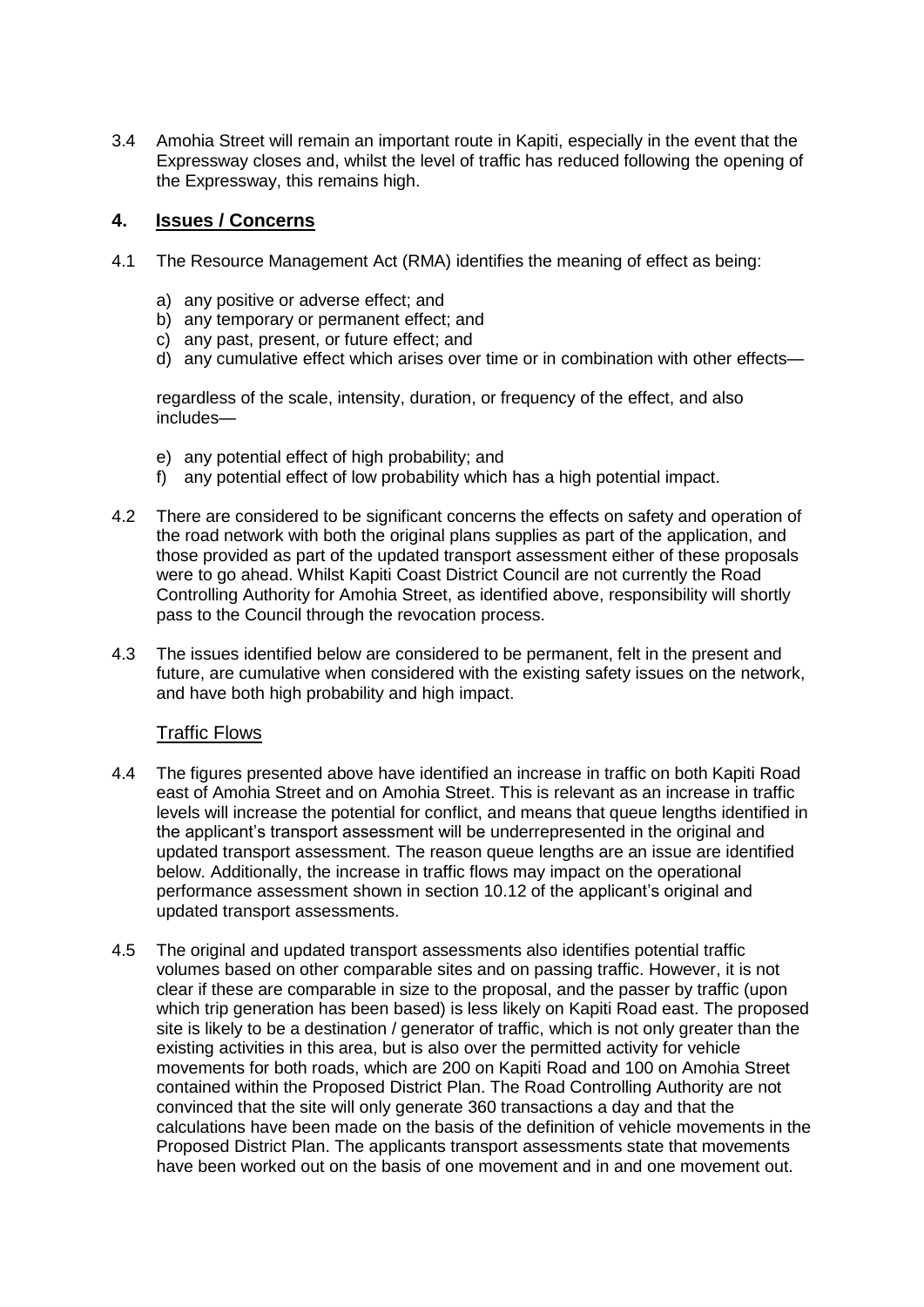On this basis trip generation on Amohia Street is expected to be 395, but numbers multiplied by two would not result in an odd number, so there appears to be an anomaly.

4.6 It is also noted that no figures have been provided for price promotions which could double the number of transactions on site, this has the effect of exacerbating the impacts on the safety and operation of the network. Similarly, no traffic figures and turnover rates have been provided in association with the proposed car parking spaces and the traffic movements in the transport assessment seem to have only been based on car movements. This is important as trucks are the equivalent of 6 car movements and truck and trailers equate to 10 car movements, which is relevant when considering traffic movements associated with deliveries.

## Queue Lengths

- 4.7 It is unclear, in the applicant's transport assessments, what the period of time when these queue lengths were undertaken and if they were carried out during a full peak hour. Queue lengths are an issue for a number of reasons including:
	- the impact on the railway line, as there is a risk the vehicles will block the level crossing; and
	- sufficient space to accommodate vehicles entering and exiting the site / capacity within the Kapiti Road to accommodate queued vehicles without impacting on
		- o Kapiti Road East;
		- o Hinemoa Street;
		- o Ruapehu Street; and
		- o The following intersections:
			- **Amohia Street / Kapiti Road;**
			- **Ruapehu Street / Kapiti Road; and**
			- **Hinemoa Road / Kapiti Road.**
- 4.8 The applicants updated transport assessments identifies that "queue length surveys on *Kapiti Road, as given in Section 5.3 of this report, identified a westbound 95th percentile maximum queue length associated with the traffic signals of five vehicles in the morning peak and eight vehicles in the evening peak. The access to the site is located approximately five vehicle lengths from the traffic signals. The maximum queue length therefore extends past the site, particularly during the evening peak. It is however noted that the predominant movements at the Kapiti Road access are expected to be the left turn into and out of the site*". Also that "*The queue length surveys identified an eastbound 95th percentile maximum queue length associated with the railway crossing of seven vehicles during both the morning and evening peaks. The access to the site is located immediately to the west of the railway crossing, so any queuing will extend past the site. Again, it is noted that the predominant movements at the access are expected to be the left turn into and out of the site, which will be unaffected by the queues associated with the railway crossing."*
- 4.9 It is not considered this this is the case when there is little discernible difference between east and west bound traffic on Kapiti Road, and northbound vehicles can only turn into the Gull site on Kapiti road, given that the Amohia Street access will be left in / left out only.
- 4.10 The applicants updated transport statement also identifies that "*Vehicles turning right into the site* (from *Kapiti Road) will also be unaffected,* (by the rail barrier closure) *as these vehicles will wait in the queue until able to enter the site*". It is not considered that there is sufficient space on the network to accommodate these extra queuing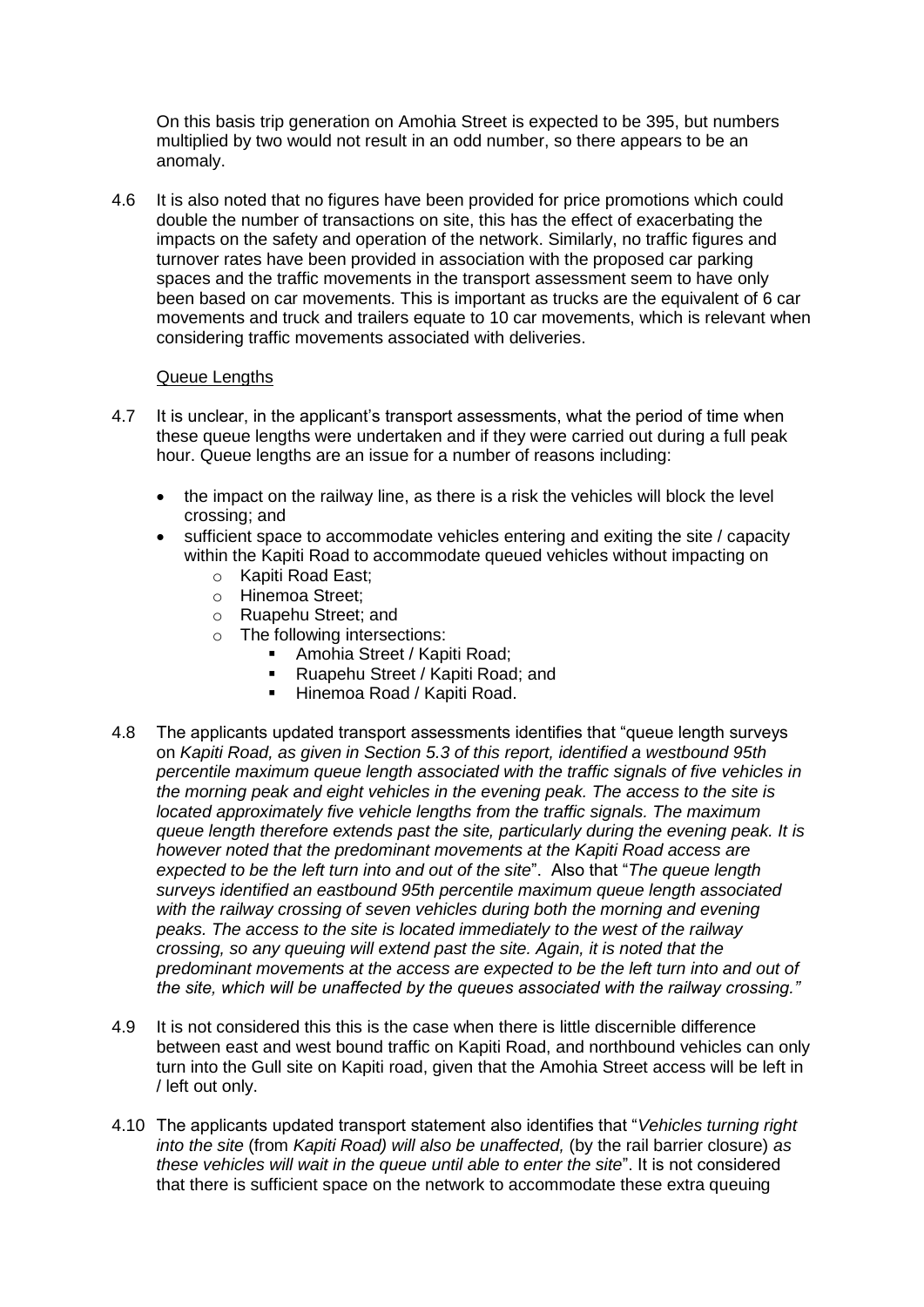vehicles without impacting on the Kapiti Road / Amohia Street intersection and cycle lane, or causing rat running through the Mobil site.

#### Turning Movements

- 4.11 The queue lengths will largely be determined by the delay at the railway line, the delay at the traffic lights and turning movements associated with all accesses on the road. Of particular relevance is the proposed Kapiti Road entrance, which is all movements. This does not comply with rule 11E.1.8(4) of the Proposed District Plan as there is a flush central median and the road layout does not enable dedicated right turns into the proposed site. The applicants updated traffic assessment also only considers cumulative effects of existing and future traffic volume in the operational performance in section 10.12 and not cumulative effects of queuing and turning.
- 4.12 Similarly, the proposed access onto Kapiti Road does not comply with rule 11E.1.3((11) of the Proposed District Plan which requires a minimum distance between an intersection and the access, to address queueing issues. This would be exacerbated when the railway barriers are lowered. There may also increase northbound right turning traffic on Amohia Street, which may extend beyond the point at which one lane diverges into two.

#### Sight Distance

- 4.13 The sight distance for Amohia Street does not comply with the access site distance standards in the plan for a State Highways in accordance with Rule 11E.1.3.9. This rule is in place to provide for the safety of all road users by ensuring that vehicles passing and exiting / entering sites have the ability to see each other in time and act accordingly. Whilst State Highway status will be revoked this will road will still perform an important local function, and will remain a heavily trafficked Strategic Arterial and regional route that will act as the main road through the District should there be an event on the Expressway.
- 4.14 There are sightline issues with the proposed use of the exit into the existing train station drop off. The existing Pohutukawa trees, buses (up to three at a time), vehicles using the Greater Wellington Regional Council (GWRC) kiss and ride/drop off, proposed bus stops, street furniture as well as the people waiting for buses will significantly impact on sightlines for drivers exiting the gull station. There are no plans to remove these trees as they form part of the landscaping associated with the revocation plans for Old State Highway One.
- 4.15 In terms of crime prevention through environmental design we have concerns over the safety and sightlines to the proposed petrol station forecourt. The existing pohutukawas restrict view into the proposed sight, meaning at certain times there will be little or insufficient passive surveillance from main road or the train station, potentially making it unsafe for petrol station users. Revocation Plans
- 4.16 Whilst the proposed design take into account NZTA revocation plans they only take into account the NZTA 100% funded part of the project, Category 1, and this consists of what happens between the kerbs and road carriage. This project also contains category 2 and 3. Which involves Council Town Centres project and the following:
	- Category 2 or 3 changes to allow for bus stops and bus waiting areas. It is not intended that the existing exit onto the Train station drop off area will be maintained.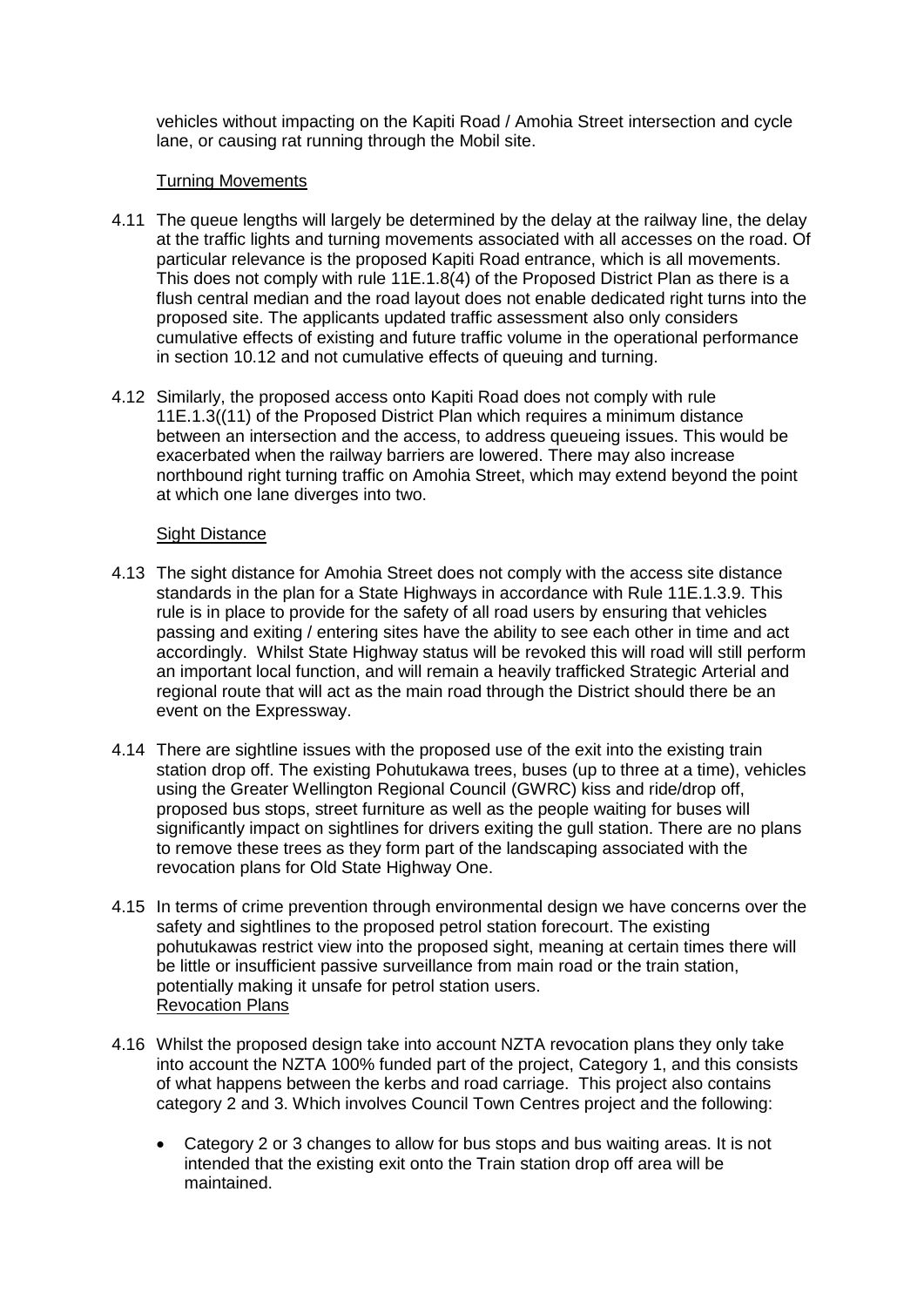- The Town Centres project (Category 3) is as much about making a quality town centre bus 'depot' and transport centre that support multi modal transport interchange and supports alternative modes of transport. It is not just about achieving an at grade connection to the train station, the reasons this is an issue is identified in the potential conflicts with other road users section of this submission.
- The quality and characteristics of the public space and infrastructure (shelters, seating, signage etc) that supports bus, cycling (excluding low powered electric vehicles) infrastructure plays a key role in uptake/patronage and customer satisfaction. The proposed gull petrol station has a negative impact on the quality of this areas as Kāpiti's primary transport centre. Successful public transport networks must be accessible and attractive to create a culture shift and change public perception,
- When designing facilities for bus passengers, designers should keep in mind the requirements of the following groups:
	- o The elderly
	- $\circ$  The mobility, vision and hearing impaired;
	- o People with young children, strollers and prams;
	- o People with large or heavy luggage or shopping.
- Well designed bus stops should be designed to have a consistency in design and provision, making it easy to identify, safe, comfortable, attractive and easy to use; and
- When considering bus stops, it is important to take into account the 'whole journey', that is the door-to-door journey of the passenger, from origin to destination. There is little point in installing accessible bus infrastructure if the approaches to stops are inaccessible.

## Potential Conflicts With Other Road Users

- 4.17 Related to the turning movements and traffic levels is the potential effects of conflicting vehicle movements and conflicts with other road users. Of particular concern are:
	- conflicting movements between traffic entering and exiting the proposed site and those entering and leaving the Mobil garage, and the impact this will have on the Kapiti Road / Amohia Street intersection and the level crossing;
	- conflicting movements between this site and the accesses of adjacent sites, particularly 12 Amohia Street;
	- the proposed access on Amohia Street does not meet the minimum separation distance within rule 11E.1.11, which requires access spacing of 160m is requires on strategic arterial routes carrying more than 10,000 vehicles per day. This is in place to manage road safety and reduce potential for conflict;
	- the potential conflict between, and safety concerns associated with, vehicles exiting the site at a point at which a pedestrian crossing is to be constructed is significant:
	- the potential for conflict is high due to the expected increase in pedestrian activity across Amohia Street associated with this pedestrian crossing between the Coastal Shopping Mall and the railway station as part of revocation;
	- this area, currently used as a car park, is also proposed as a kiss and ride and to have improved pedestrian area. The complicated interaction of these activities would create a level of safety concern that Council finds untenable;
	- the proposed exit onto Amohia Street is immediately adjacent to bus stops thus causing conflict between site users and buses manoeuvring onto Amohia Street;
	- there have already been incidences of vehicle versus pedestrian crashes on this site and these are likely to increase with a significant increase in traffic accessing the site;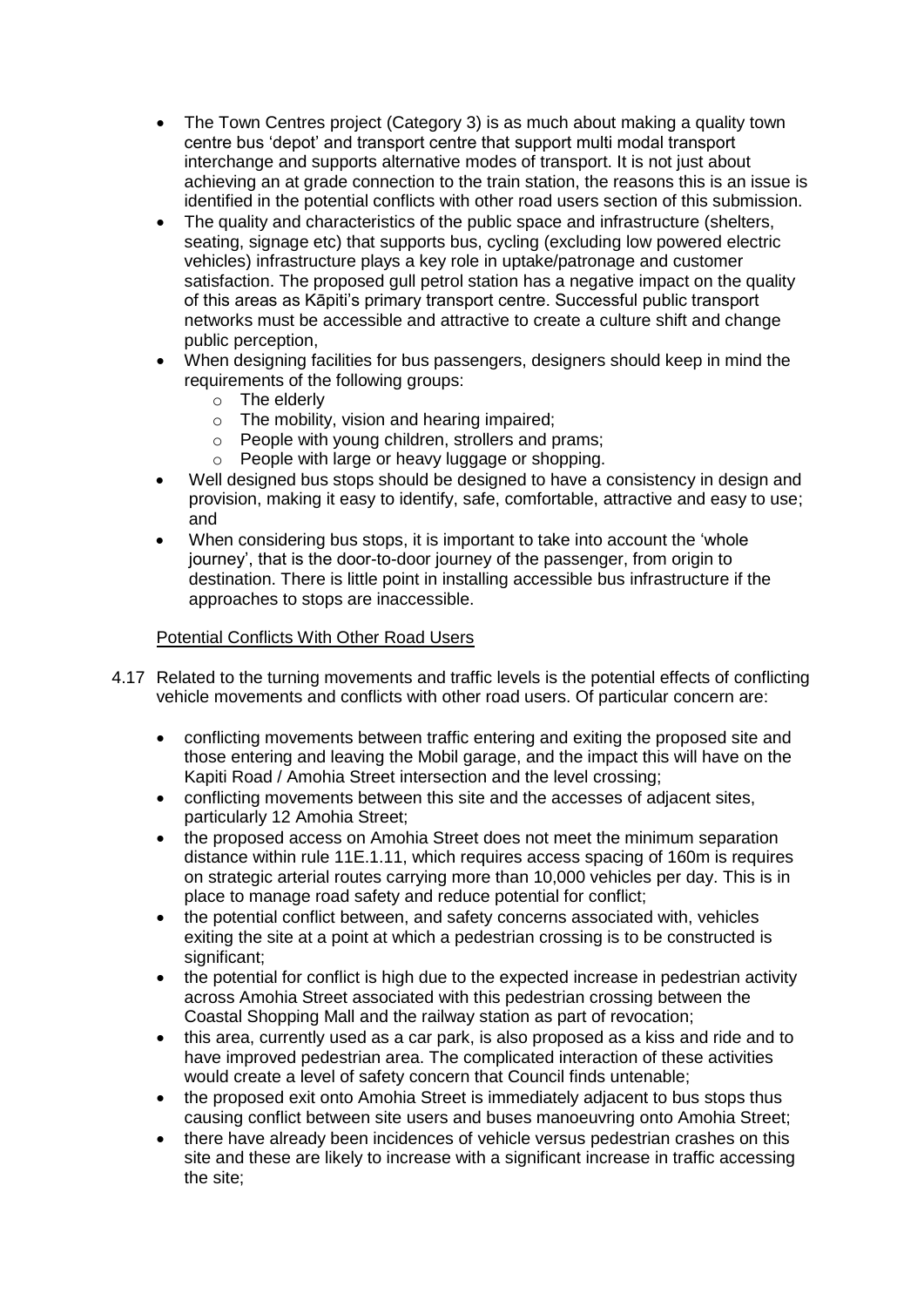- the potential for conflict between vehicles and cyclists due to turning movements and the tracking of vehicles along the cycle lane for some length or across the cycle lane to gain access to the site for southbound vehicles on Amohia Street;
- the access on Kapiti Road is also on a route to school and this age group is considered to be a vulnerable road user;
- While the current peak pedestrian volume is currently "up to 414ped/h' the increase in bus and train services, regional growth means these numbers are likely to increase to be greater than 500 pedestrians/hour at certain times of the day in the very near future. NZTA's Guidelines for service stations RTS 13
- Category 3: Greater than 500 pedestrians/hour are generally unsuitable for service stations. High pedestrian flows may cause delays, frustration and on-road queuing problems to motorists wishing to access the site. In some circumstances a service station development may be feasible at high pedestrian flows, provided there is adequate space for vehicles entering the development to safely wait on the roadway while giving way to pedestrians. We do not consider this is the case for the proposed site; and
- Given the proximity to both a train and bus stops as well as Paraparaumu town centre service station traffic have a high risk of conflict with various type of pedestrians, e.g. school children, the older pedestrian and commuters at peak times as well as rare or occasional events, e.g. crowds attending concerts, fixtures, etc.

## Impact on the Railway Line

4.18 The comments above identify the concern that the traffic flows, queue lengths and turning movements associated with the proposal will have implications for the safe operation of the railway line. It is also noted that there appears to no comparable gull site operating where site accesses are located in such close proximity to railway lines / level crossings / and the primary existing access and future rail station access at the pedestrian crossing.

## Vehicle Tracking

- 4.19 There are a number of concerns associated with the vehicles tracking provided by the applicant:
	- There is not sufficient space available for fuel tankers to turn left out of the site onto Kapiti Road, as it requires all three westbound lanes. This is an issue at this location due to the combination of queuing as a result of the railway line, yellow hatched box and very limited space between the access and the intersection. In turn this will cause queuing issues on Ruapehu Street and for vehicles exiting the railway car parking and local businesses;
	- The tracking curves also shows the truck overhanging both the left turning and right turning lanes out of Kapiti Road. This increases potential conflict with the railway line and westbound traffic from Ruapehu Street;
	- as can be seen from the plans provided with the original transport assessment, southbound fuel tankers turning into the Amohia Street entrance either have to run along the cycle lane or cross in front of a westbound cyclist at the intersection to avoid the cycle lane, both of these options are of significant concern on road safety grounds;
	- cars would have to track along the cycle lane on very close proximity to the intersection where all vehicles / road users will be turning / manoeuvring into correct lanes;